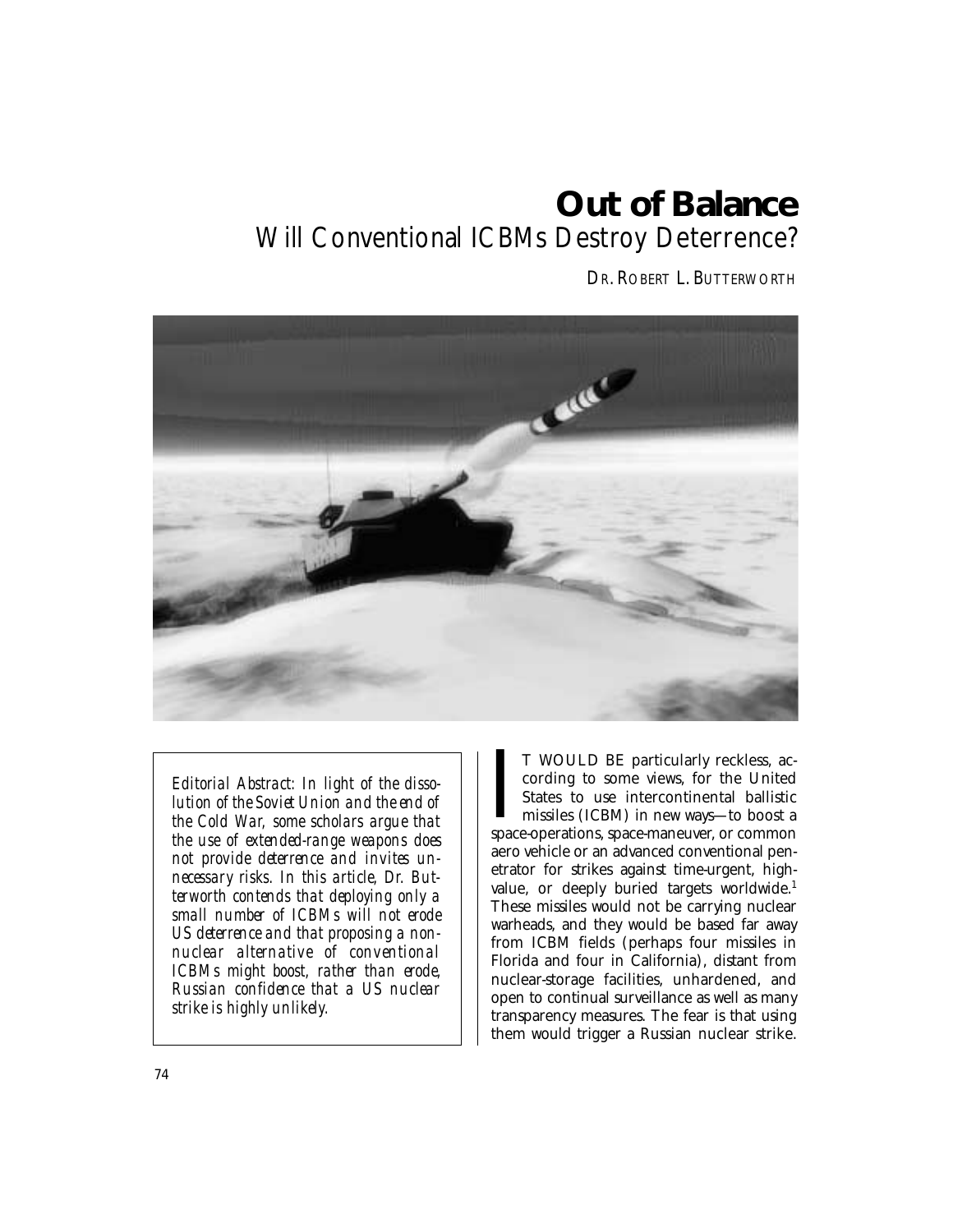"The systems built to control Russian nuclear weapons are now crumbling,"<sup>2</sup> Russian nuclear weapons are now on an unstable hair trigger, and Russia has been losing the "ability to distinguish reliably between natural phenomena or peaceful ventures into space and a true missile attack."3

In other words, US deterrence cannot be very strong because Russia is very weak.4 But is influence really an inverse of power? Would US deterrence be eroded by launching a few conventional ICBMs against a non-Russian target? Would it evaporate if Russia mistakenly believed the target was *not* non-Russian? Only a dozen years ago, the answers across the board were negative. A special White House commission, in fact, was calling on the Pentagon to develop very-long-range, highly accurate, "smart" conventional weapons. The commission membership included Gen Andrew J. Goodpaster, Gen Bernard A. Schriever, Gen John W. Vessey Jr., Dr. Henry Kissinger, Dr. Zbigniew Brzezinski, Dr. Joshua Lederberg, and Adm James L. Holloway III. They found that "current technology makes it possible to attack fixed targets at any range with accuracies within one to three meters. These accuracies and modern munitions give us a high probability of destroying a wide variety of point and area targets with one or a few shots without using nuclear warheads."5 They concluded that such a capability "can make a major contribution to halting Soviet attacks anywhere on the perimeter of the USSR."6

The contrast appears stark. During the Cold War, the United States could expect to use extended-range weapons to kill Soviet troops on their own borders, and those weapons were expected to strengthen deterrence. But today, after the Cold War and the Soviet Union have both disappeared, it is asserted that using such weapons against a terrorist headquarters in Afghanistan would risk Armageddon. Formerly, relative weakness caused worries about US deterrence; today, it is relative strength.

But the contrast is not in fact real. The apparent paradox of strength and weakness is not the unfolding of military history but an artifact of incomplete analysis. The inferences urged by the alarmist views of Russian affairs are based on overly simplified notions of deterrence and ignore the very different traditions of Russian military assessments.<sup>7</sup> Moreover, Russia and the United States have been working jointly for years to reduce the possibility and scope of system errors, as well as paint a record of cooperation against which allegations of fatal enmity sound increasingly loony. If the United States wants to field a handful of unprotected ICBMs with conventional warheads, Russian leaders may see a chance to bargain for dollars, but they will not see a mortal threat.

## The Fog of Deterrence

In the simple, abstract models of deterrence made popular in academic writing 40 years ago,<sup>8</sup> ambiguity courted disaster. Effective deterrence required a clear message from one side to the other about the retaliation that certain actions would bring. The goal was to leave no doubt about the nature of the threatened punishment, the circumstances that would trigger it, or the capability to inflict it.

Those simple models were intellectual toys, devoid of historical relevance. In practice, deterrence was never so clear. 9 Instead of the models' "actors," former undersecretary of defense Fred Ikle reminds us that there are governments and military organizations as well as bureaucratic and political complexes run "by people who are ignorant of many facts, people who can be gripped by anger or fear, people who make mistakes sometimes dreadful mistakes."10 Instead of the models' "messages," there are force postures—complex amalgams of policy, doctrine, and forces—that must serve many goals and address many contingencies, including notably both deterrence and what to do if deterrence fails.11 It also embodies a mixture of declaratory policy, employment doctrine, and acquisition programs, each of which is at least chronologically out of step with the others.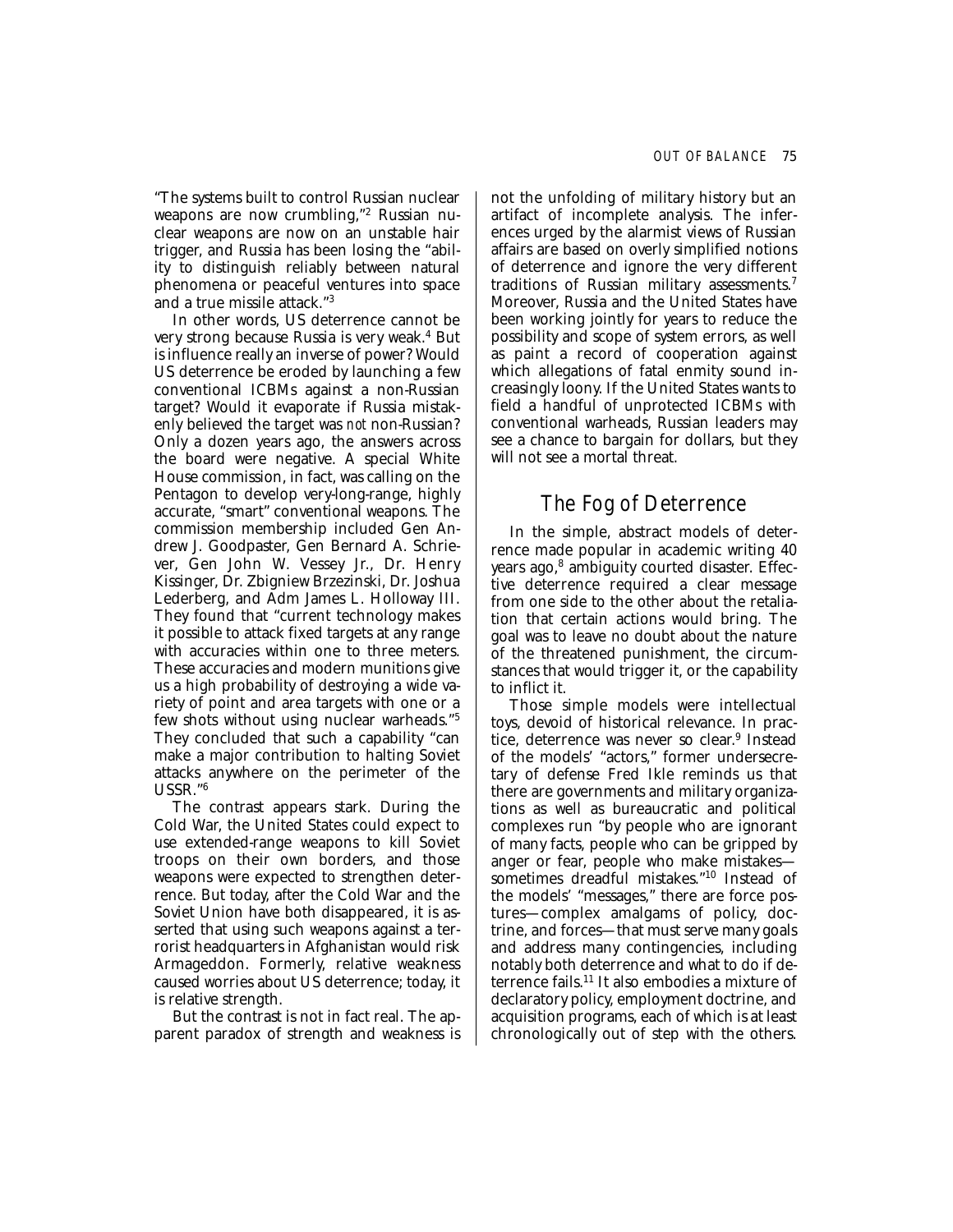As former Arms Control and Disarmament Agency official Janne Nolan observes, "Generalities about deterrence hide the continuing probability of being compelled to rely on forces dedicated to warfighting in the event of the failure of deterrence."12

Nolan's statement itself masks a mountain of unavoidable operational ambiguity. Consider, for example, a planning scenario described by George Seiler:

A target-rich, weapon-poor situation in which the weapons are not survivable or executable due to  $\overline{C}^3$  [command, control, and communications] considerations after riding out a Soviet attack. In such a scenario, it becomes difficult to decide where to place the allocation emphasis [for targeting residual US forces]—nuclear forces, conventional forces, leadership, or the industrial and economic base. Also, if the goal of escalation control is considered, rules of allocation would shift the least survivable forces to the target set with the highest probability of execution which still limits escalation, possibly resulting in a weapon-target mismatch. $<sup>1</sup>$ </sup>

Deterrence issues in practice, unlike the modelers' artifice, are inherently speculative; assessments of cause and effect depend centrally on counterfactual inferences and so invite *"post hoc, ergo propter hoc"* fallacies. Like civil-court proceedings, assessments must be based on reasonableness, probabilities, and the preponderance of evidence. As a result, Nolan observes, "It is difficult to state categorically what is effective deterrence and what is not."14 But it is not difficult to distrust sweeping conclusions that are based on one or two factors. Conventionally armed ICBMs may present some ambiguity to Russian analysts, but it will be small compared to what they and their predecessors have been confronting and reducing for half a century.

## The Soviet Legacy

James Schlesinger explained deterrence quite directly when he was secretary of defense: "The purpose of all U.S. strategic forces, indeed the entire U.S. military establishment, after all, is to influence calculations by the Soviet Union in such a way that there is always a commanding voice in the Kremlin saying 'Not today, Comrade.' "<sup>15</sup> Today, Russian calculations determine whether US deterrence succeeds or fails, but the analytic approach—like the nuclear forces themselves is a legacy from Soviet days.

Soviet rhetoric about deterrence generally shifted over time with changes in the correlation of forces. During the Khrushchev years, the Soviet posture was relatively weak, and the threats bombastic and unrestrained. Later, once larger and more survivable forces had been fielded, Soviet rhetoric became much less inflammatory. 16

Unlike the declaratory rhetoric, the fundamental analytic approach seemed quite stable and quite different from US approaches. Soviet analysts paid particular attention to operational considerations within a total scenario assessment $17$  and were "unaccustomed to thinking about weapons and technological competition outside the full operational context in which they would be used."18 Forces would be used for different purposes in different circumstances. As Stephen Meyer notes, it was, therefore, pointless to argue whether Soviet programs were aimed at building disarming capabilities, carrying out preemptive strikes, retaliating by launching on warning, or ensuring assured destruction.<sup>19</sup>

Nor did Soviet analysts share the US concern with a surprise bolt out of the blue (BOOB) attack. Once again, they looked instead to the strategic setting. "Surprise attack, in the Soviet historical experience, does not arise in a political vacuum but in an identifiable political-military context."20 Moreover, nuclear strikes would not end the war: "[Soviet] doctrine stresses the reconstitution of remaining forces and the continuation of the offensive where possible, despite heavy losses and widespread devastation."<sup>21</sup>

Overall, traditional Soviet assessments would have found little threat in American proposals to deploy a handful of conventionally armed, unprotected, treaty-constrained ICBMs on the Florida and California coasts.<sup>22</sup> The missiles would be too few, too weak, and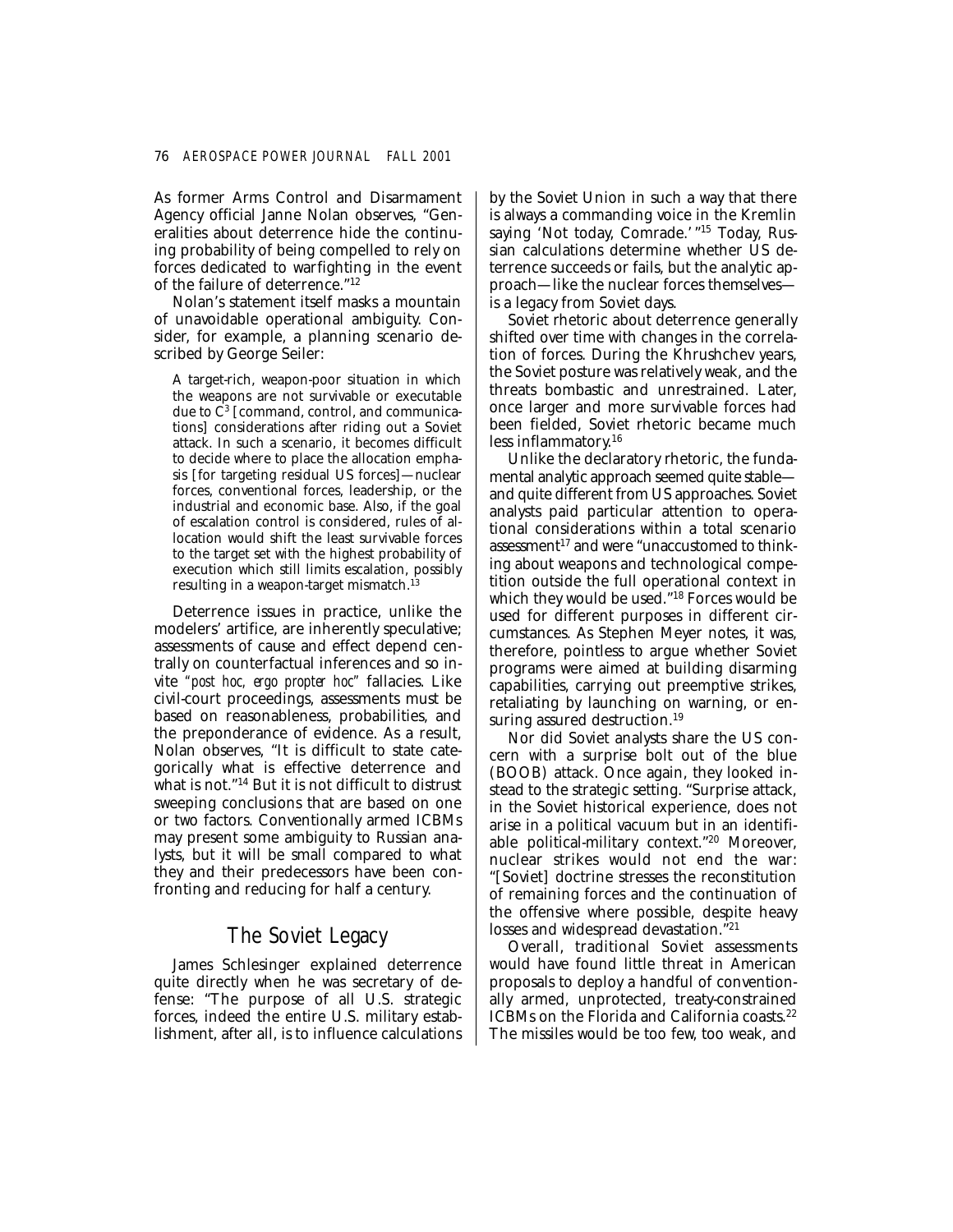too vulnerable to influence the strategic balance. Like many weapons, they could be launched without warning against Russian targets, but Soviet analysts would not see a BOOB attack as a serious possibility in light of history, the correlation of forces, and the prevailing tenor of interactions.

## The Context Today

But is the Soviet approach still relevant? Russian assessments today are made by people trained in Soviet methods but facing dramatically changed circumstances.<sup>23</sup> When the USSR collapsed, its military was already in the midst of "ongoing restructuring plans, crisis in the ranks, declining respect for the armed forces, republic challenges to the military draft evasion, declining quality and morale of conscripts, demoralized officer corps, and military reform."24 Ten years later, both the Soviet empire and its successor (the Commonwealth of Independent States) have dissolved; part of the former empire is at war with Russia; parts of the former bloc are members of the North Atlantic Treaty Organization (NATO); and Soviet-style communist governments have disappeared everywhere except North Korea and Cuba. Internally, economic relations, political authority, and military systems have all crumbled. To the inefficiencies of Soviet organizations have been added pervasive corruption, rotting institutions, and aberrant leadership. Bruce Blair lists several problems affecting the nuclear forces: "coups, rebellions, secession, severe civil-military tensions, huge cuts in defense spending, dire working and living conditions even for elite nuclear units, operational atrophy and declining proficiency in matters of operational safety, widespread corruption, and pervasive demoralization."25

Such powerful pressures lead some Western observers to expect to see sharp inversions in post–Soviet Russia's strategic behavior. Some observers believe that "the 'nuclear threshold' is being lowered" because "Russia will lack strategic options between low-intensity operations and full nuclear response."26 Others worry that the United States might face several thresholds, corresponding to separate nuclear warlords. Blair raises "the specter of nuclear anarchy in the former Soviet Union,"27 and Daniel Goure believes that regional political leaders might form alliances with military forces in their territories, "and you wind up with a kind of Chinese warlord situation. . . . There's a real chance the center will not hold."28

In view of these changes, will Russia continue to analyze military affairs using approaches developed during the Soviet years? Perhaps not; eventually, as the influence of the Bolshevik "super rationality" approach to analysis fades, military assessments might become different in method as well as circumstance. Or perhaps the legacy approach will be jettisoned by a new ideology. Certainly, the prevailing military mood and outlook seem darker. To traditional conservatism have been added feelings of weakness, hopelessness, shock at the loss of the Soviet empire, and helplessness in the face of world events beyond Russian influence. Such discontents can nurture extremist, perhaps ultranationalist, policies.

### *Change Is Not Imminent*

But that day has not yet come. Russian behavior to date reveals no change in approach to reaching assessments, and official statements on current doctrine and strategy are consistent with traditional Soviet methods applied in current circumstances. How to configure its strategic nuclear forces has been an acutely important debate within Russia's military. 29 According to the 1997 "National Security Concept of the Russian Federation,"

Russia does not strive for parity in the armaments and armed forces with the major states of the world and seeks to implement a principle of realistic deterrence based on determination to make an adequate use of the available military might for preventing aggression; . . . the main task of the Armed Forces of the Russian Federation is to ensure nuclear deterrence, which is to prevent both a nuclear and conventional large-scale or regional war; [and] to accomplish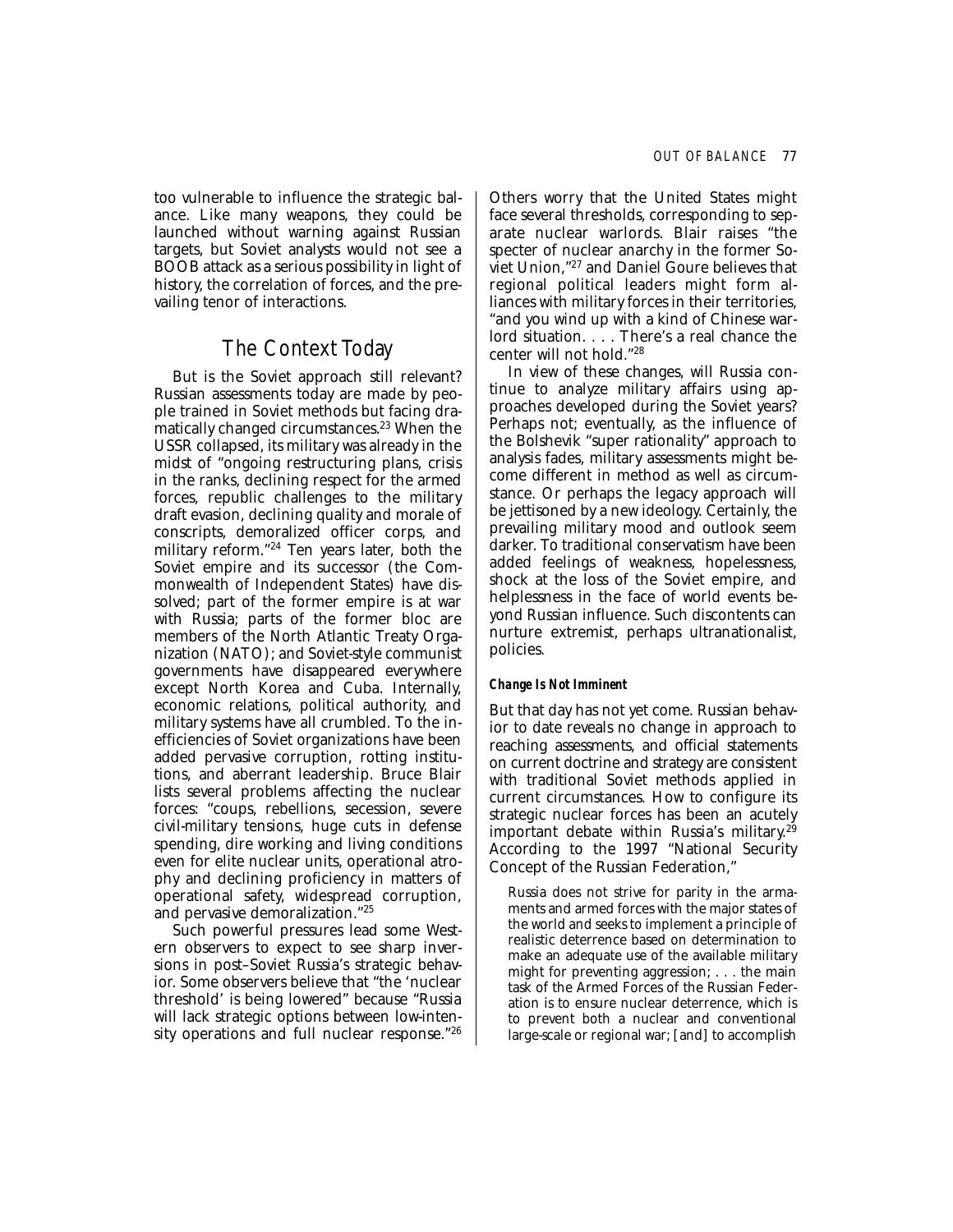this task the Russian Federation should have a potential of nuclear forces which can guarantee that planned damage will be caused to any aggressor state or a coalition of states.30

One Russian analyst observed that "there is no real alternative to nuclear deterrence, and all the indications are that President [Vladimir] Putin will continue the former nuclear policy."31 Russia also approved a new military doctrine on 21 April 2000. It reflects the belief that there has been "a decline in the threat of largescale war, including nuclear war."32

*As described by Nikolai Sokov, "No longer are nuclear weapons reserved solely for extreme situations; now they can be used in a small-scale war that does not necessarily threaten Russia's existence."* 

Current Russian policy explicitly reverses earlier Russian and Soviet promises not to be the first to use nuclear weapons in war, but American leaders consider this change unimportant. "The Russian Federation reserves the right to use nuclear weapons in response to the use of nuclear and other types of weapons of mass destruction against it and (or) its allies, as well as in response to largescale aggression using conventional weapons in situations critical to the national security of the Russian Federation."33 Western analysts believe that "the rationale behind the change is that Russia's conventional forces, which continue to deteriorate, would be no match for that of most potential adversaries."34 This modified posture is the Russian confirmation of what US officials believed for some time. "The old Russian doctrine . . . about no firstuse of nuclear weapons was nothing that we took particularly seriously. . . . The current doctrine . . . says that Russia reserves the right to use nuclear weapons first in extremis. . . . That has a certain similarity to . . . American

policy since 1962 and NATO policy since 1967."35 In the view of Mary FitzGerald, "the new stance stems logically from [Russia's] loss of quantitative superiority in conventional arms, from the proliferation of nuclear weapons, and especially from [Russia's] ongoing lag in the [revolution in military affairs]—especially as epitomized by Desert Storm."36

Russian statements and exercises in recent years reflect worries about weakness in conventional forces and suggest that that defense against an invasion might not be possible without using nuclear weapons.<sup>37</sup> "Deputy Director of the Russian Strategic Analysis Centre Konstantin Makiyenko considers it quite logical that Russia should allow itself to use nuclear weapons, even in response to a nonnuclear attack."38 Editorial writers in the United States saw here "an alarming shift in planning," wherein Russian leaders now felt "obliged to rely on nuclear weapons to defend their frontiers against even a nonnuclear attack."39 The most recent Russian "National Security Concept," published on 14 January 2000, appeared to widen the range of circumstances under which Russia might employ nuclear weapons. As described by Nikolai Sokov, "No longer are nuclear weapons reserved solely for extreme situations; now they can be used in a small-scale war that does not necessarily threaten Russia's existence."40

But Soviet authorities might have used nuclear weapons under similar circumstances 15 years ago, depending on their calculations of force balances and perceptions of Western intentions. According to an American defense official, "We always believed that Russian doctrine allowed for the early first-use of nuclear weapons. And as I recall, some of the documents that were found by the Germans after the Russian forces departed East Germany seemed to indicate quite strongly that the war plans called for early nuclear strikes."41 Possession of conventional options per se (or the lack of them) says nothing about preferences for or likelihood of nuclear use. In fact, according to Alexei Arbatov, in Russian strategic nuclear thinking,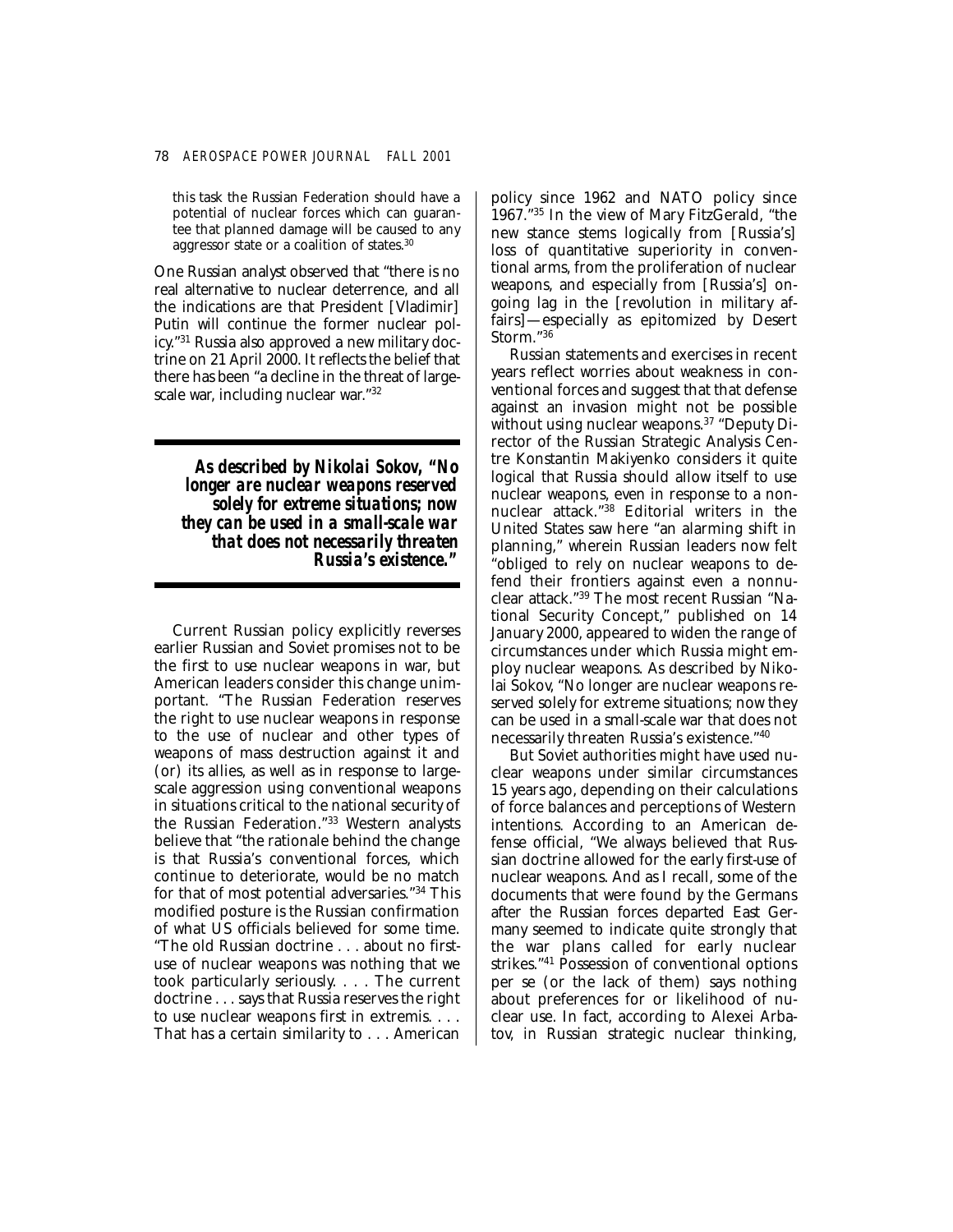"nuclear weapons employment strategy . . . is not seen as closely related to force levels, structure, posture, and systems characteristics. . . . Any declaration on the need to compensate Russian conventional weakness with nuclear strength is predominantly a general political argument, not a reflection of a consistent strategic analysis, assessment of contingencies, or planning of defense policy options."42 There is a domestic audience for these events too, as contending views of military reform compete for money and power. 43 As one Western analyst concluded recently, "A new military doctrine . . . will provide only more declaratory statements and more military guidelines [and] . . . cannot be fully implemented financially, given current defense spending."44

Nor have worries about funding, threats, and decay derailed the rigorous strategic focus that characterized Soviet assessments. Press accounts of the recent "security concept" also reported that the deputy chief of the Russian Defense Ministry's general staff said that "the strategy's apparent suspicion of Western intentions should not be blown out of proportion" and that Russia "remained interested in 'mutually beneficial and neighborly cooperation on an equal footing with Western countries.'"45 In addition, "Mr. Putin, who spent a decade or more watching the West as a K.G.B. agent in East Germany, is said by friends to be well aware that any threat that Europe and the United States pose to Russia is not military, but economic and cultural."46 The recent security concept itself "stresses that Russia can regain superpower status—its clear aim—only if it pursues capitalism and integrates itself further in the global economy and political system."47

Russian actions have also been reassuring. Previously deployed nonstrategic nuclear weapons have been called back to Russia, although efforts to dismantle them have been slow. Strategic arms reductions have continued toward the limits called for by START I. START II was ratified by the Russian Duma on 14 April 2000, which also opened the way for talks on START III to begin.<sup>48</sup> Some weapons modernization has continued, along with work on underground defense facilities, exercises and testing, and discussions with the United States on a range of arms-control measures. Despite some interruptions and friction—saber rattling over NATO enlargement, friction with peacekeeping partners in Kosovo, and delay in arms-control measures— Russia cooperates with NATO in strategic discussions, regional security agreements, and international peacekeeping work. On the whole, Russian words and deeds are consistent so far with an approach to nuclear issues that is not significantly different from Soviet methods.

Some observers believe that the question of Russian assessments has become moot, overtaken by the hazards of system decay. "The nuclear danger of the next decade," according to Graham Allison, "arises less from malicious [national military] intent than from mistakes, incompetence, theft, or loss."49 Blair agrees that "all the trends pertinent to the functioning of Russia's nuclear command and early warning system are negative, casting strong doubt on its ability to endure the stress and strain indefinitely. Russian nuclear forces are becoming more susceptible to accidental, unauthorized, or mistaken launch."50 These worries concern both the command and control  $(C^2)$  systems, which are reported to need modernization urgently, and the radar and satellite early warning systems, which have substantial gaps in geographic and temporal coverage.<sup>51</sup> "Russia's early-warning system is so decayed that Moscow is unable to detect U.S. intercontinental ballistic missile launches for at least seven hours a day and no longer can spot missiles fired from American submarines at all."52 Without funds to remedy these failings and to address "Y2K" problems, some Western observers fear that Russian leaders might decide to retaliate, based on uncertain warning, or to decentralize the nuclear-release decision. Central authorities might lose control over nuclear weapons in any case, owing to splintering of authority at the top or to local insubordination.<sup>53</sup>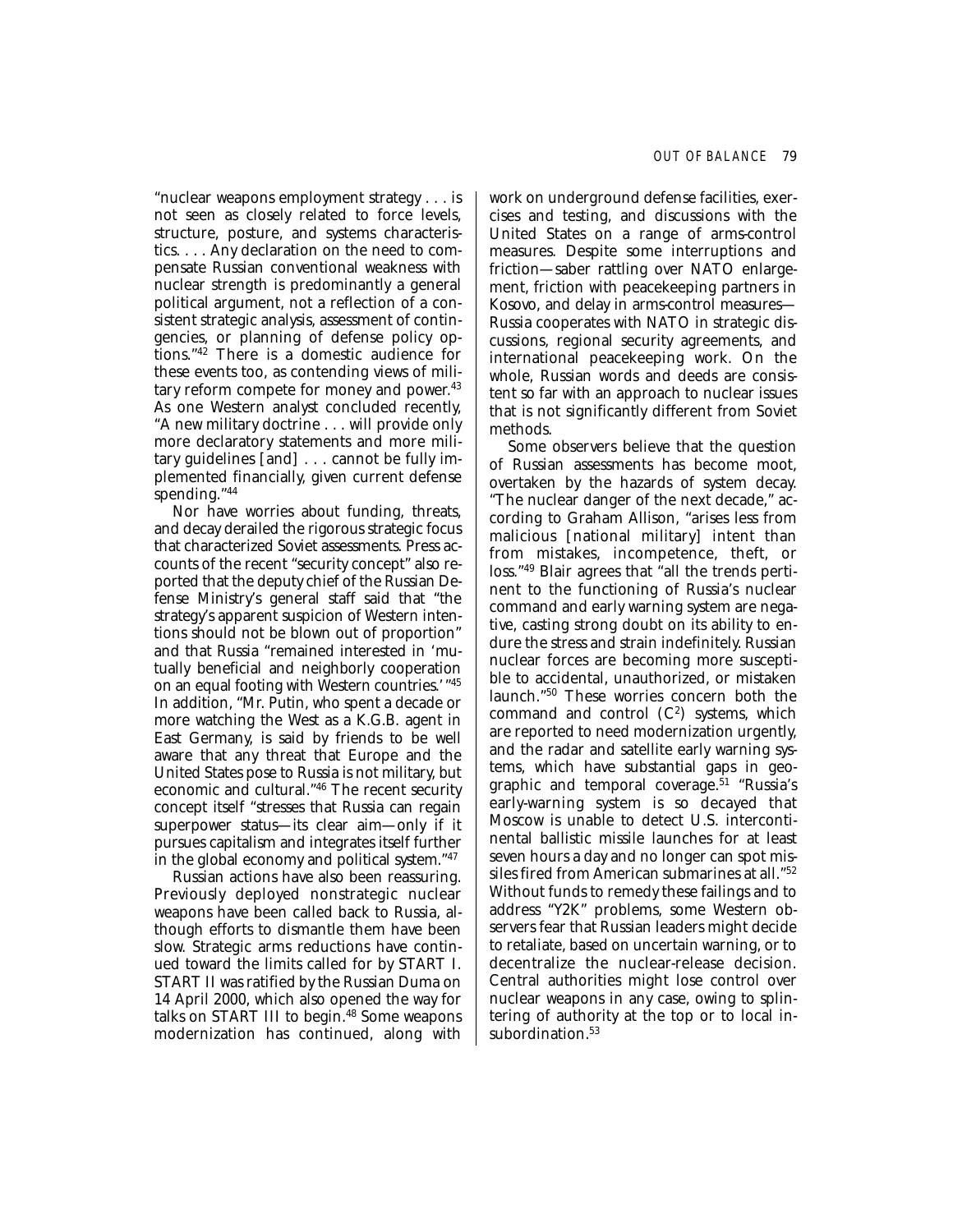Such anxieties seem determinedly overblown. After a visit to Russia's Strategic Rocket Forces in October 1997, Gen Eugene Habiger, commander in chief of US Strategic Command, reported that he was impressed that the Russians "have a program which is ensuring the safe, secure processes involved regarding nuclear weapons" and that "the thing that struck me about going into their command centers, command-and-control centers is that they are very much geared to a fail-safe mode. And what I mean by that is that any one of the command centers, from the national level down to the unit level, can inhibit the launch of an intercontinental ballistic missile."54 The following spring, Habiger testified that he was "confident in the safety, reliability, and security of the strategic command and control elements within Russia. I follow the de-alerting debate with interest and concern. In large part, it appears to be a resolution without a problem."55 Three months later, after a visit from Russian nuclear security experts and another tour of Russian strategic forces, Habiger again reported that he did not at that time "have any serious concerns [about Russian nuclear weapons programs and security]. I see some things they can improve upon."56 Press accounts quoted George Robertson, NATO's secretary-general, as saying that the status of Russia's strategic missile system "should not be a matter of mutual concern at the moment."57 Russia also plans to reduce its strategic nuclear forces over the next few years by retiring some aging ICBMs.58

### *Enduring Efforts to Ensure Stability*

Several cooperative programs are further shrinking these risks. The Cooperative Threat Reduction ([Sen. Sam] Nunn-[Sen. Richard] Lugar) Program has provided technical and financial help to Russian nuclear-weaponsmanagement programs for several years. The United States has been particularly interested in finding ways to strengthen mutual confidence in strategic early warning,<sup>59</sup> believing that "Russia's early-warning system is incomplete and does not provide the level of assurance that the United States has demanded from its own system for many years."60 Russia, like the Soviet Union before it, was never able to monitor all potential avenues of attack all the time. Such a situation would be intolerable to the United States, but such shortcomings appear to be less exigent in Russian assessments. They, like Soviet calculations, appear to give considerable weight to the ongoing tenor of strategic relations when evaluating indicators of possible attack. $61$ 

Still, improved transparency and cooperation could certainly be welcomed. Assistant Secretary of Defense Edward Warner announced in March 1998 that an interagency working group was "examining a range of measures that the U.S. and Russia might take cooperatively or in parallel to address such concerns."62 Six months later, President Bill Clinton and President Boris Yeltsin agreed to an initiative on shared early warning. $\overline{63}$ 

In early 1999, Russia and the United States agreed to extend this effort to include establishing a special facility near Air Force Space Command (Colorado), where Russian and US launch specialists monitored events during the period of peak concern about Y2K failures (mid-December 1999 through mid-January 2000).<sup>64</sup> Despite serious differences over Kosovo and other issues, the Center for Year 2000 Strategic Stability was established close to Headquarters NORAD, was operated by Russian and American officers, and successfully accomplished its purposes.65

Cooperation on early warning continues today. On 4 June 2000, Presidents Clinton and Putin agreed "to a permanent military collaboration [by establishing] a jointly staffed monitoring agency for missile launches."66 This Joint Data Exchange Center (JDEC) will be housed in Moscow; it was scheduled to start in June 2001 and be in full operation in September. 67 Further measures to improve transparency and mutual confidence were agreed upon in December 2000, when the two countries negotiated a "Memorandum of Understanding on Missile Launch Notifications," which "covers both pre- and post-launch notification and incorporates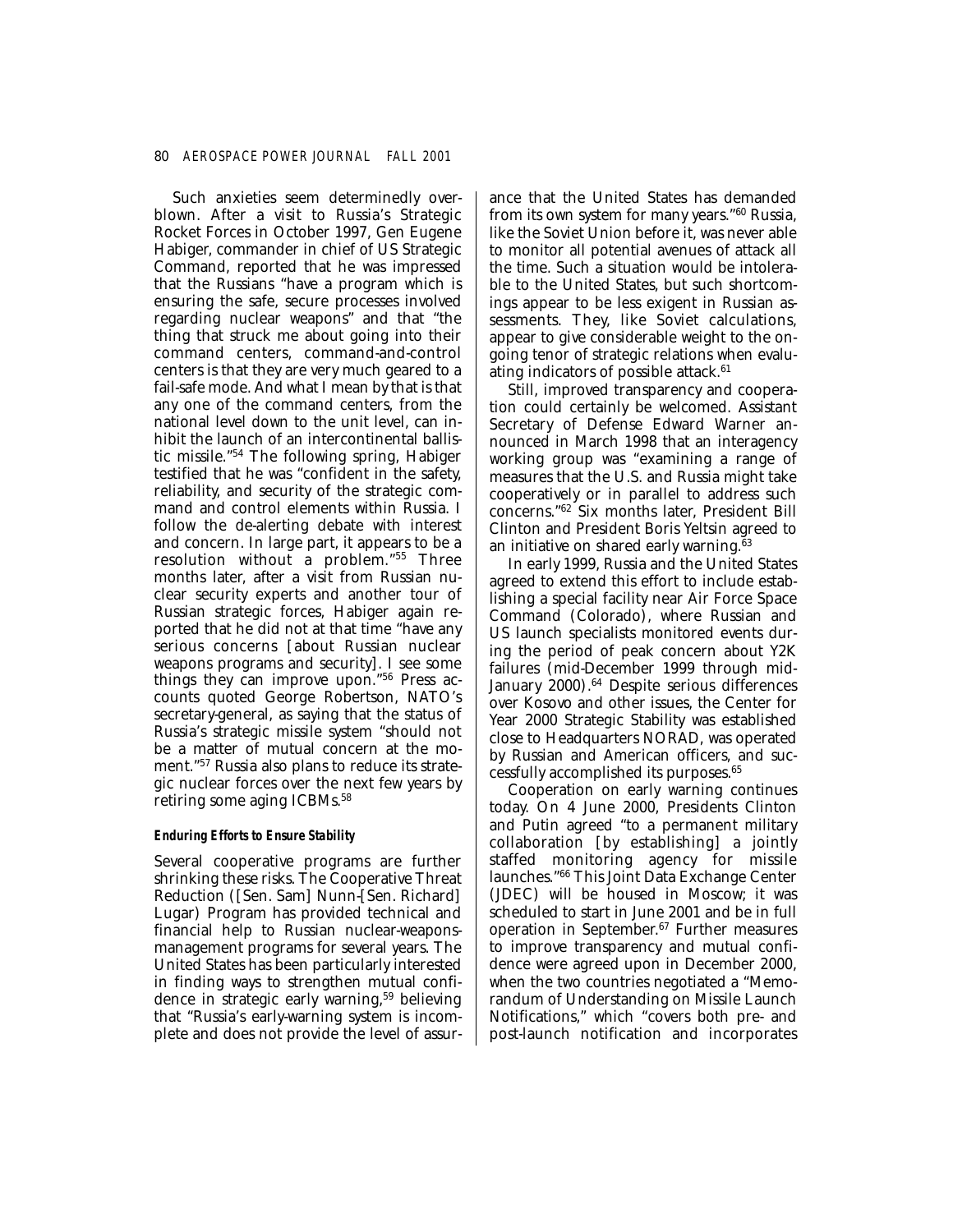legally binding obligations as well as voluntary commitments that substantially exceed those contained in existing agreements."68 Also under way is another joint early warning project, the Russian-American Observation Satellite (RAMOS). Scientists from both countries "will design, build, launch, and operate two satellites that will provide stereoscopic observations of the earth's atmosphere and ballistic missile launches in short wavelength and mid-to-long wavelength infrared bands. . . . The satellites are scheduled for launch in FY04 with a nominal two-year life expectancy."69

Cooperation for reducing nuclear threats now includes a number of activities, some of which are funded from the Nunn-Lugar Cooperative Threat Reduction Program, and others separately or from agency and departmental appropriations. They include funding for International Science and Technology Centers (in Moscow and Kiev); Material Protection, Control, and Accounting Programs; Initiatives for Proliferation Prevention; and several bilateral forums (US-Russian Commission on Economic and Technological Cooperation; Strategic Stability Working Group; and Safeguards, Transparency, and Irreversibility Talks).70

In addition, the United States sought to help stabilize Russia's political and economic affairs. Part of the endeavor involved joint efforts to assure secure control of nuclear weapons and related material, together with mutual visibility into each country's assurance programs. On a broader front, "the United States has undertaken extensive efforts, successful in many cases, to build a partnership with Russia across political, economic, and security fields. Russia's agreement with NATO will assist in peacefully integrating it into a broader European security architecture. These arrangements may ultimately alter Russian attitudes towards NATO and western security structures and shape a stable European security environment."71

There have been questions within the United States about the effectiveness of some of these activities, and there are also reductions in the budget proposed for them for fiscal year 2002.72 Although these cuts face opposition,73 they are not being presented as a departure from earlier US policy goals.

## Conclusion

If Russian actions were purely reactive, determined by technical shortcomings and system failures instead of by policy, American deployment of conventional ICBMs would be irrelevant to deterrence. The missiles would neither exacerbate nor assuage existing Russian weaknesses in early warning,  $C^2$ , safety assurance, and survivability. Of course, deterrence itself would also be irrelevant. Why try to exercise influence if actions are divorced from policy?

But in fact, policy is still relevant to Russian behavior although its depth and basis are not easily gauged these days. Leadership questions—authorities, stability, and continuity make it ever harder to determine how assessments are reached and whose views are influential. The demand for money is so great and corruption so extensive that one wonders how much is staged solely to keep American funds coming. A few years ago, as Patrick Garrity notes, Russia seemed particularly determined to play upon "Western fears about the nuclear-related consequences of Russia's political turmoil to gain outside support for Moscow's efforts to hold the federation together and to maintain the semblance of Russian great power status. . . . The Russians act as if this nuclear card will allow them substantially to determine the conditions for Western financial assistance, and otherwise to limit intrusions on Russian sovereignty." There has been less of this recently; indeed, Garrity noted in early 1995 that this "Russian strategy is already starting to wear thin in the United States."74

Nevertheless, it is clear from the events of NATO expansion, Balkan peacekeeping, and arms-control negotiations that Russian nuclear operations remain under the control of Russian policy and that the policy reflects traditional, Soviet-style assessments. The leadership,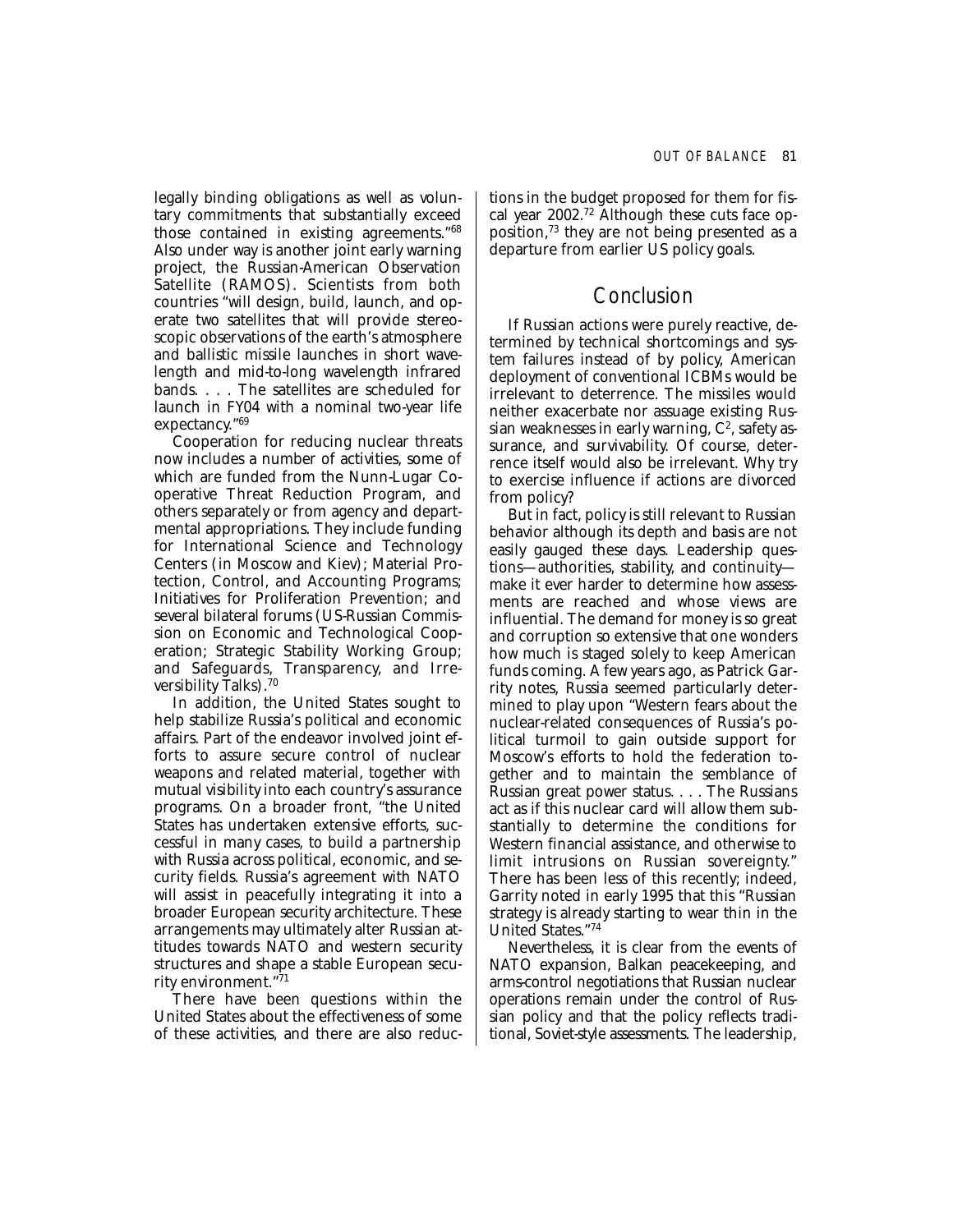as FitzGerald notes, seems "well aware of the dangers involved in any resort to nuclear weapons. They seem dedicated, through arms control limitations and other measures to ensure that such weapons are never used."75

*Perhaps, by providing the United States with a nonnuclear option for prompt response at intercontinental ranges, these weapons would even increase Russian confidence that a nuclear strike by the United States against a target anywhere is most improbable.* 

Such conservatism fits comfortably within post-Soviet circumstances. Gone are the institutional pressures toward strategic assertiveness revolutionary ideology, protection of empire, and global competition. Gone are the military prospects for being able to fight, let alone win, a strategic nuclear war. Gone, too, must be any sense of practical military threat from the West. Alarmists, for example, have painted the Russian reaction to the launch of a sounding rocket from Norway in late 1995 as evidence of Moscow's vulnerability to surprise and miscalculation. Yet, Russian and American analysts alike note the operational reli-

#### **Notes**

1. Missions for and interest in such applications are shown, for example, in Defense Science Board, "1998 Summer Study Task Force on Joint Operations Superiority in the 21st Century, vol. 1, "Final Report" (Washington, D.C.: Undersecretary of Defense for Acquisition and Technology, October 1998), 30–31 and H1–H7; USAF Scientific Advisory Board, "Report on a Space Roadmap for the 21st Century Aerospace Force," vol. 1, "Summary," SAB-TR-98-01 (Washington, D.C.: Department of the Air Force, November 1998), 26–28; US Space Command, *Long-Term Plan* (Colorado Springs, Colo.: USSPACECOM, 1998), chap. 6 ("Global Engagement") and subchapter on "Force Application," on-line, Internet, 9 May 2001, available from http://www.peterson. af.mil/usspace/LRP/ch06.htm#ForceApplication; and Robert Wall, "USAF Weighs Multi-Role ICBM," *Aviation Week and Space Technology,* 18 October 1999, 34. On deeply buried targets, see Lt Col Eric M. Sepp, *Deeply Buried Facilities: Implications for Military Operations,* Occasional Paper no. 14 (Maxwell AFB, Ala.: Center for Strategy and Technology, Air War College, May 2000).

ability of the warning procedures and the prudence of Russian authorities.76 Nor have they been disquieted by the use in combat of US "strategic deterrent" forces. In recent years, the United States has launched "deterrent" weapons against Afghanistan, Sudan, Iraq, and the Balkans. None had nuclear warheads, but many were on trajectories that could have extended into Russian territories.<sup>77</sup> Recent operations in Kosovo included attacks by B-2 bombers from bases in the continental United States. Apparently, US deterrence is still sufficiently strong to withstand nomenclatural deviancy.

On balance, US deployment of a small number of conventionally armed ICBMs would not erode US deterrence. It might provide another opportunity for Russian leaders to bargain for dollars, but Russian military assessments will not be disturbed. In fact, particularly in light of the ease with which conventionally armed ICBMs can be adapted to several transparency measures, it is difficult to construct a plausible scenario in which Russian assessments would find them unsettling. Perhaps, by providing the United States with a nonnuclear option for prompt response at intercontinental ranges, these weapons would even increase Russian confidence that a nuclear strike by the United States against a target anywhere is most improbable.  $\square$ 

2. Bruce G. Blair, Harold A. Feiveson, and Frank N. von Hippel, "Taking Nuclear Weapons Off Hair-Trigger Alert," *Scientific American,* November 1997, 76. 3. Ibid., 79.

4. The editor of the *Bulletin of the Atomic Scientists,* for example, writes that "America's decisive lead in the Revolution in Military Affairs Sweepstakes may in the long run promote the proliferation of weapons of mass destruction and encourage Russia to rely ever more heavily on nuclear arms. Deterrence on the cheap." Mike Moore, "Unintended Consequences," *Bulletin of the Atomic Scientists,* January/February 2000, 64.

5. Commission on Integrated Long-Term Strategy, Fred C. Ikle and Albert Wohlstetter, cochairmen, *Discriminate Deterrence: Report of the Commission on Integrated Long-Term Strategy* (Washington, D.C.: The Commission, January 1988), 50.

6. Ibid.

7. The indictment by George and Smoke remains valid today: "The large deterrence literature has grown up with almost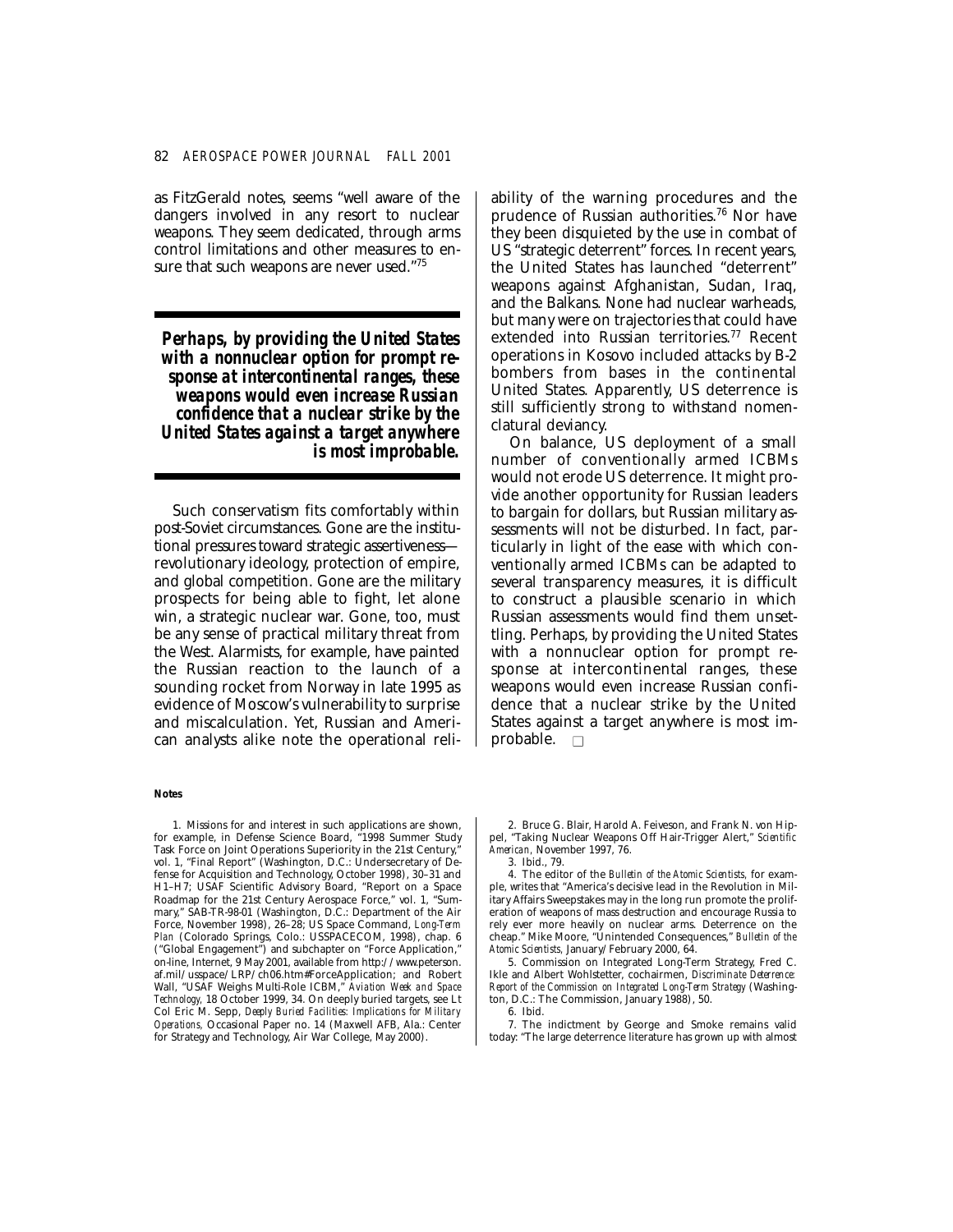no systematic attention to historical cases of deterrence, to the explanation thereof, or to inductive theory-building therefrom.' Alexander L. George and Richard Smoke, *Deterrence in American Foreign Policy: Theory and Practice* (New York: Columbia University Press, 1974), 61.

8. For example, see Thomas C. Schelling, *The Strategy of Conflict* (Cambridge, Mass.: Harvard University Press, 1960).

9. As George and Smoke note, "The many kinds of situations in which this relationship between actors can occur and the historically changing international system within which such situations arise generate enormous complexity" (11).

10. Fred Charles Ikle, "Nuclear Strategy: Can There Be a Happy Ending?" *Foreign Affairs,* Spring 1985, 810.

11. Herman Kahn, "The Arms Race and Some of Its Hazards," in *Arms Control, Disarmament, and National Security,* ed. Donald G. Brennan (New York: George Braziller, 1961), 90–91.

12. Janne Nolan, "Future Nuclear Doctrine," in *Transforming Nuclear Deterrence,* ed. Hans Binnendijk and James Goodby (Washington, D.C.: National Defense University Press, July 1997), 48.

13. George J. Seiler, *Strategic Nuclear Force Requirements and Issues,* Research Report AU-ARI-82-1, rev. ed. (Maxwell AFB, Ala.: Air University Press, 1983), 27.

14. Nolan, 49.

15. James R. Schlesinger, "The Strategic Environment," *Washington Quarterly* 4, no. 4 (Autumn 1981): 56. Understanding and replicating Soviet calculations, in order to influence them more effectively, was the primary mission of the Office of Net Assessment, which Schlesinger established upon becoming secretary of defense. Andrew Marshall created the office for Schlesinger and has directed its work ever since.

16. "Once the Soviet force-posture began to acquire sizable numbers of hardened ICBMs and submarine-launched missiles . . . [there came] a new emphasis on quiet self-confidence and circumspection . . . [including] a substantial downplaying (though not total abandonment) of the former urgency assigned to preemption, a sharply reduced estimate of the probability of American attack against the Soviet homeland, and a growing willingness to hedge assertions that a central war in Europe would 'inevitably' erupt to the strategic nuclear level with qualified pronouncements that such a war might stand a chance of remaining limited." Benjamin S. Lambeth, "The Sources of Soviet Military Doctrine," in *Comparative Defense Policy,* ed. Frank B. Horton III, Anthony C. Rogerson, and Edward L. Warner III (Baltimore: Johns Hopkins University Press, 1974), 206.

17. The framework of this discussion draws from a lecture delivered by Andrew W. Marshall, director of the Office of Net Assessment in the Department of Defense, to a meeting of the Defense Policy and Program course of George Washington University held at the headquarters of the National Security Agency on 8 November 1984.

18. John G. Hines and George F. Kraus, "Soviet Strategies for Military Competition," *Parameters* 16, no. 3 (Autumn 1986): 28.

19. "Soviet strategic preferences vary both by contingency and by context within a contingency. It would be foolish, therefore, to try to determine a priori and out of context which might be the Soviets' preferred nuclear strategy." Stephen M. Meyer, "Soviet Nuclear Operations," in *Managing Nuclear Operations,* ed. Ashton B. Carter, John D. Steinbruner, and Charles A. Zraket (Washington, D.C.: Brookings Institution, 1987), 529.

20. Ibid., 479–80.

21. Department of Defense, *Soviet Military Power, 1985* (Washington, D.C.: Government Printing Office, 1985), 15–18.

22. Frank Oliveri, "Air Force Concept: Launching Non-Nuke Minuteman Missiles from Cape," *Florida Today,* 4 September 1998.

23. See the general survey provided by Amy F. Woolf and Kara Wilson, "Russia's Nuclear Forces: Doctrine and Force Structure Issues," Congressional Research Service (CRS) Report for Congress (Washington, D.C.: Library of Congress, 23 May 1997);

and Amy F. Woolf, "Nuclear Weapons in Russia: Safety, Security, and Control Issues," CRS Issue Brief for Congress (Washington, D.C.: Library of Congress, 1 March 1999).

24. Department of Defense, *Soviet Military Power, 1991* (Washington, D.C.: Government Printing Office, 1991), 13.

25. Bruce G. Blair, "Loose Cannon," *The National Interest,*  Summer 1998, 87.

26. "Nuclear Weapons First in Russia's Defence Policy," *Strategic Comments* 4, no. 1 (January 1998): 2.

27. Bruce G. Blair, *Global Zero Alert for Nuclear Forces,* Occasional Papers (Washington, D.C.: Brookings Institution, 1995), 14ff.

28. Daniel Goure, quoted in Paul Mann, "Nuclear Risks Mount in Besieged Russia," *Aviation Week and Space Technology,*  7 September 1998, 60.

29. Steve Zaloga, "Russia's Strategic Forces Stumble," *Jane's Intelligence Review* 12, no. 10 (1 October 2000): 12–14.

30. "National Security Concept of the Russian Federation: Endorsed by the Russian Federation President's Decree No. 1300 [dated 17 December 1997]," as printed in *Daily Review,* 9 January 1998, 32ff.

31. "Russian Military Reforms Come Unstuck as Nuclear Deterrence Gains Upper Hand," *BBC Worldwide Monitoring,* 13 January 2000, article translated from *Nezavisimaya Gazeta* [Moscow], 12 January 2000.

32. "Text of Military Doctrine of the Russian Federation," *BBC Worldwide Monitoring,* 25 April 2000, article translated from *Nezavisimaya Gazeta* [Moscow], 22 April 2000.

33. Ibid.

34. Igor Khripunov, "Last Leg of the Triad," *Bulletin of the Atomic Scientists* 56, no. 4 (July/August 2000): 58–64.

35. Senior defense official, background briefing, subject: Visit of Russian Defense Minister Igor Rodionov to the United States, 12 May 1997, on-line, Internet, 9 May 2001, available from http://www.defenselink.mil/news/May1997/x051297\_x0512rus. html.

36. House, *Mary C. FitzGerald, Statement to House Armed Services Committee,* 105th Congress, 1st sess., 13 March 1997.

37. Michael R. Gordon, "Maneuvers Show Russian Reliance on Nuclear Arms," *New York Times,* 10 July 1999, 1.

38. "Russian Expert Backs His Country's Nuclear Deterrence Strategy," *BBC Worldwide Monitoring,* 14 January 2000.

39. "Russia's Nuclear Defense," *New York Times,* 19 July 1999, A18.

40. Nikolai Sokov, "Russia's New National Security Concept: The Nuclear Angle," 19 January 2000, on-line, Internet, 9 May 2001, available from http://www.nyu.edu/globalbeat/nuclear/ CNS0100.html.

41. Senior defense official, background briefing, 12 May 1997.

42. Alexei Arbatov, "Russian Military Doctrine and Strategic Nuclear Forces to the Year 2000 and Beyond" (paper prepared for the conference on Russian Defense Policy towards the Year 2000, Naval Postgraduate School, Monterey, California, 26–27 March 1997), 7, on-line, Internet, 9 May 2001, available from http://nsa.nps.navy.mil/Publications/Tsypkin/RusDef97/ Arbatov.html.

43. See, for example, Pavel Felgenhauer, "Russian Military Reform: Ten Years of Failure" (paper prepared for the conference on Russian Defense Policy towards the Year 2000, Naval Postgraduate School, Monterey, California, 26–27 March 1997), on-line, Internet, 9 May 2001, available from http://www.mis.nps. navy.mil/nsa/Felg.html.

44. Walter Parchomenko, "The State of Russia's Armed Forces and Military Reform," *Parameters,* Winter 1999–2000, 98–110.

45. Michael Wines, "Russia Lowers Nuclear Threshold," *New York Times,* 15 January 2000.